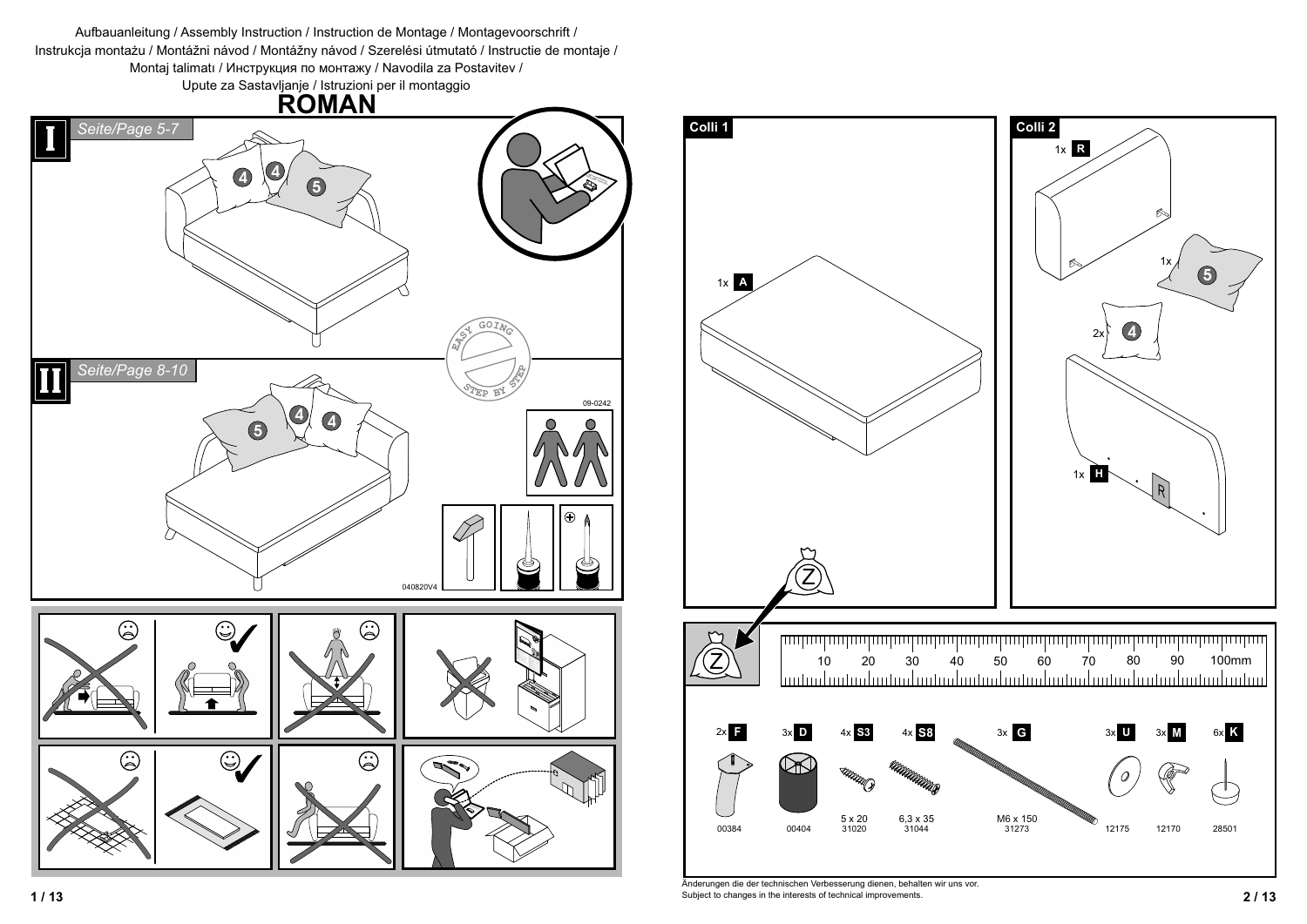

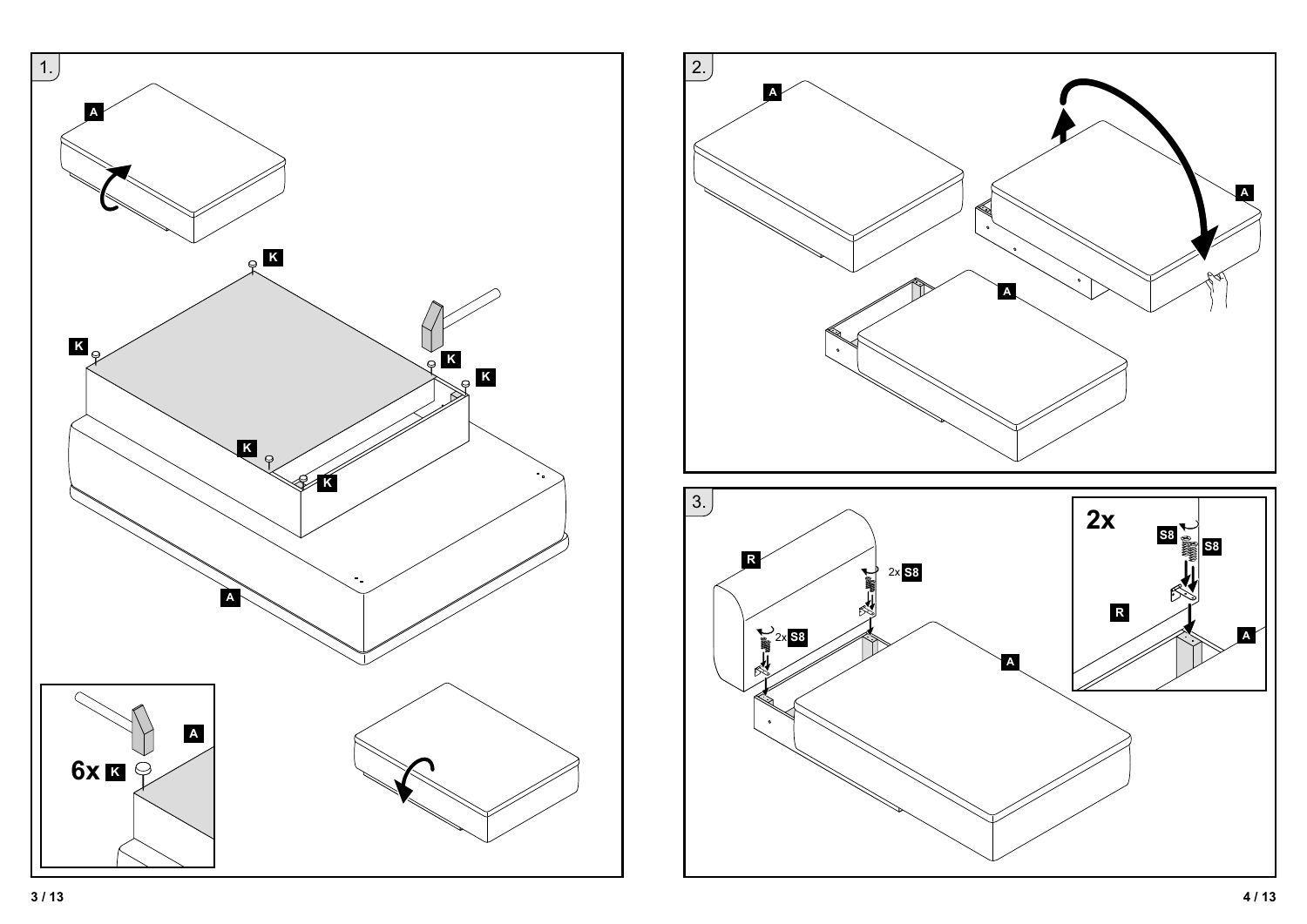**A**



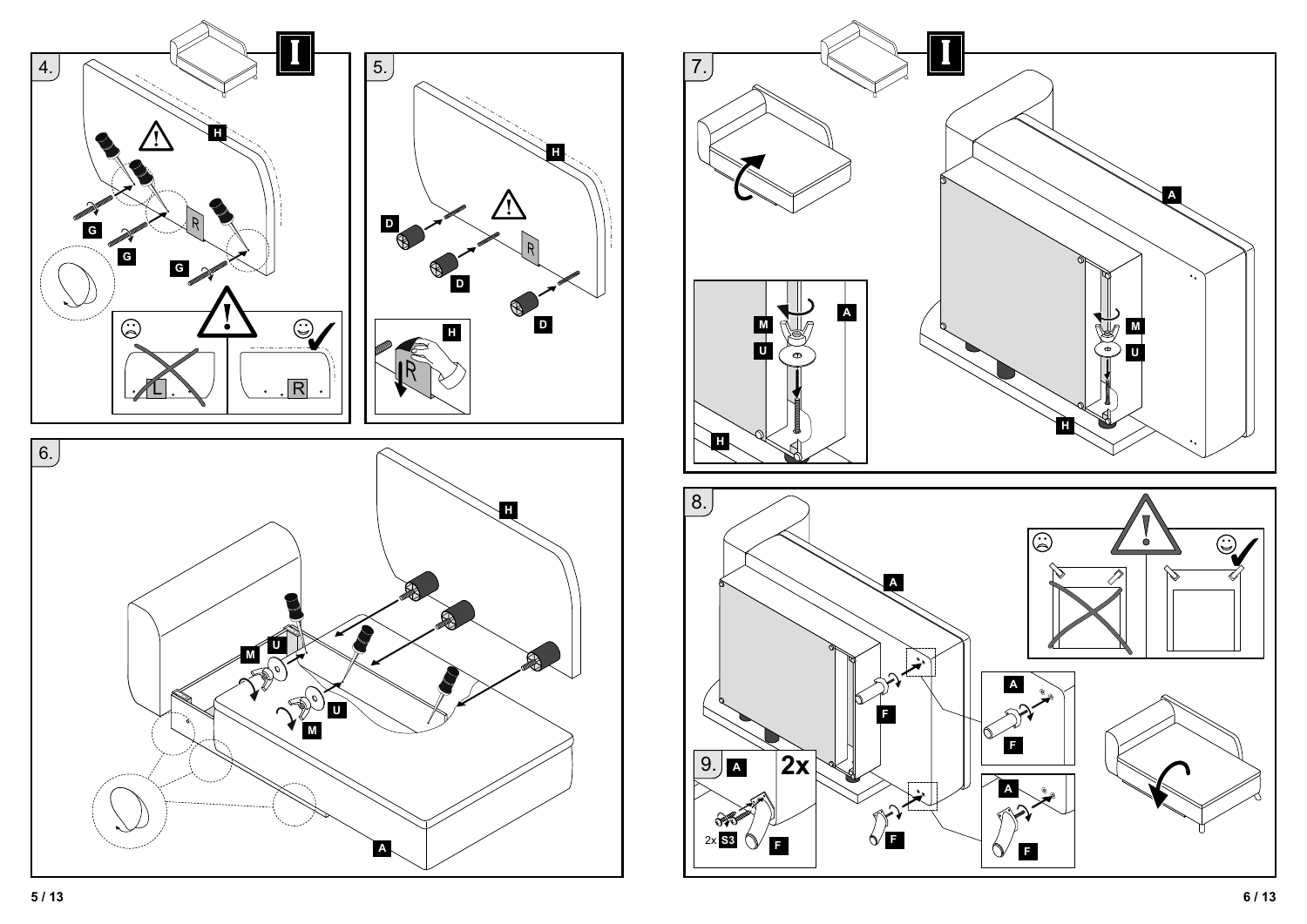

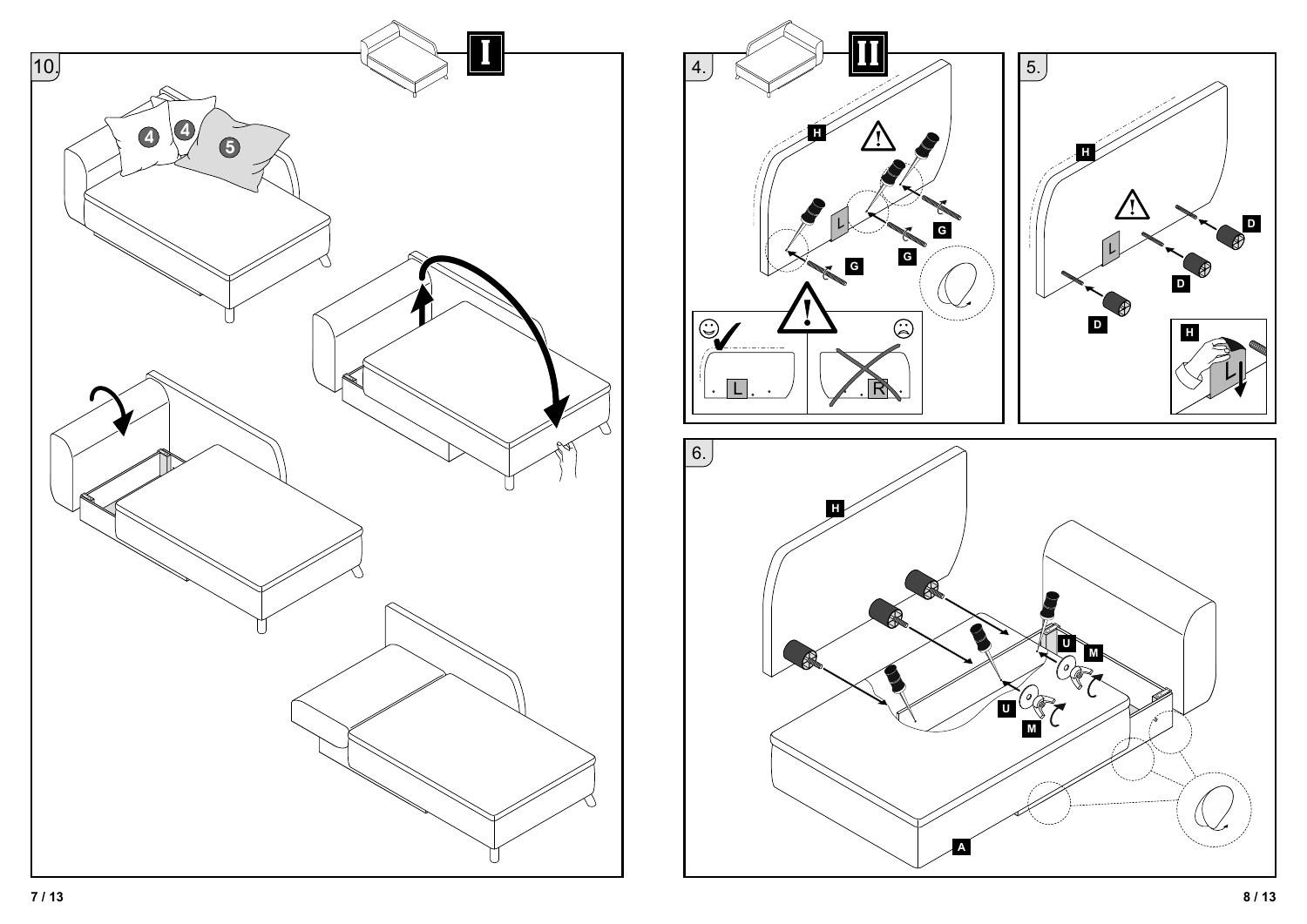

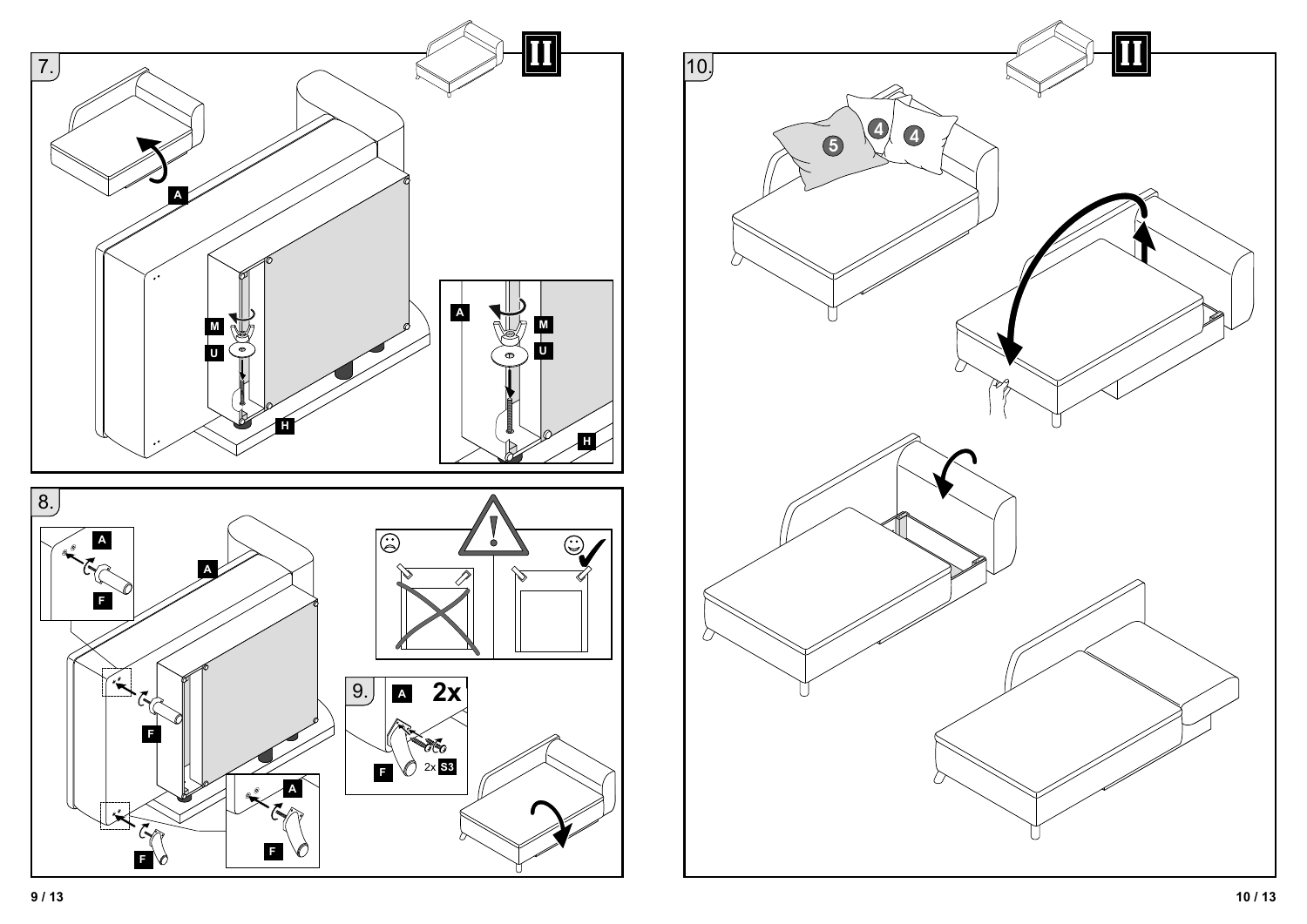# **Uyarı bilgileri:**

Lütfen montaj veya kullanım öncesinde montaj ve kullanım kılavuzunu dikkatlice okuyun! Dikkat! Montaj sonrasında montaj ve kullanım kılavuzunu ürünün sahibine/kullanıcısına teslim edin! Tüm parçalarda düzenli olarak mekanik hasar, aşınma ve çalışma kontrolü yapılmalıdır. Mobilyanın sorunsuz şekilde kullanılması için, tüm cıvatalar düzenli aralıklarda sıkılmalıdır. Bu mobilya bir oyuncak değildir. Mobilyadaki kapaklar, çekmeceler ve diğer hareketli parçalar, yanlış kullanım durumunda yaralanmalara neden olabilir. Cocukların veya kısıtlı becerilere sahip kisilerin, mekanizmaları denetimsiz kullanmamalarına dikkat edilmelidir. Bu mobilya, sadece kapalı ve kuru alanlarda ve iç mekanlarda kullanım için tasarlanmıştır. Mobilyada kullanılan malzemeler yangına dayanıklı değildir. Mobilyanın yakınında ısı kaynaklarının bulunmamasına dikkat edilmelidir.

# **Upozornění:**

Před zahájením montáže nebo používáním si prosím pozorně pročtěte návod k montáži a obsluze! Pozor! Návod k montáži a obsluze po provedení montáže předejte vlastníkovi/uživateli! Je nutná pravidelná vizuální kontrola mechanického poškození, opotřebení a funkce všech konstrukčních dílů. Všechny šrouby nábytku musí být v pravidelných intervalech dotahovány, aby bylo zaručeno jeho bezvadné používání. Nábytek není hračka. Klapky, výsuvy a ostatní pohyblivé části mohou při nesprávném zacházení způsobit úraz. Dbejte na to, aby s mechanismem bez dozoru nemanipulovaly děti nebo osoby, které nejsou zcela odpovědné za své jednání. Nábytek je určen pouze pro používání v uzavřených a suchých interiérech. Materiál použitý na výrobu nábytku není ohnivzdorný. Dbejte na to, aby v blízkosti nábytku nebyl umístěn žádný zdroj tepla.

### **Wskazówki ostrzegawcze:**

Przed montażem lub użyciem należy dokładnie przeczytać instrukcję montażu i obsługi! Uwaga! Po wykonaniu montażu należy przekazać instrukcję montażu i obsługi właścicielowi/użytkownikowi! Wszystkie elementy muszą być regularnie sprawdzane wizualnie pod kątem uszkodzeń mechanicznych, zużycia i prawidłowego działania. Wszystkie śruby mebli muszą być regularnie dokręcane, aby zapewnić prawidłowe użytkowanie. Mebel nie jest zabawką. Nieprawidłowe użycie klap, szuflad i innych ruchomych części mebla może spowodować obrażenia. Upewnić się, aby dzieci lub osoby o ograniczonej sprawności, nie obsługiwały mechanizmów bez nadzoru. Mebel nadaje się do użytku wyłącznie w zamkniętych, suchych pomieszczeniach. Materiały, z których wykonany jest mebel, nie są ognioodporne. Uważać, aby nie zbliżać do mebla żadnych źródeł ciepła.





**PL**

#### **Предупредительные указания:**

Перед монтажом или использованием внимательно прочитайте руководство по монтажу <sup>и</sup> эксплуатации! Внимание! После монтажа передайте руководство по монтажу <sup>и</sup> эксплуатации владельцу/пользователю! Регулярно осматривайте все узлы на наличие механических повреждений <sup>и</sup> износа, <sup>а</sup> также проверяйте исправность функционирования.

Чтобы обеспечить беспроблемную эксплуатацию мебели, регулярно подтягивайте все винты.

- 
- 
- 
- 
- 
- 
- 
- 
- 
- 
- 
- 
- 
- 
- 
- 
- 
- 
- 
- 
- 
- 
- 
- Данный предмет мебели не является игрушкой. Неправильная эксплуатация крышек, выдвижных ящиков <sup>и</sup> прочих подвижных деталей мебели
	-
	-
	-
	-
	-
	-
	-
	-

может привести <sup>к</sup> травмам. Не допускайте эксплуатации механизмов детьми или людьми <sup>с</sup> ограниченными физическими возможностями без присмотра.

Мебель предназначена для применения <sup>в</sup> закрытых, сухих помещениях.

Используемые <sup>в</sup> мебели материалы не являются огнестойкими. Не располагайте вблизи мебели источники тепла.

## **Avertizări:**

Vă rugăm să citiți cu atenție instrucțiunile de montare și operare, înainte de montare sau utilizare! Atentie! După montare, predati instructiunile de montare și operare proprietarului/utilizatorului! Toate componentele trebuie supuse periodic unei inspectii vizuale, pentru verificarea deteriorărilor mecanice, a uzurii și a functionării acestora. Toate șuruburile mobilierului trebuie strânse la intervale regulate, pentru a asigura utilizarea ireproșabilă. Mobilierul nu este o jucărie. Clapetele, sertarele și alte piese mobile ale mobilierului pot provoca vătămări, în cazul în care sunt utilizate incorect. Asigurați-vă că niciun copil sau persoană cu dizabilități nu acționează mecanismele fără supraveghere. Mobilierul este adecvat numai pentru utilizare în spa\_ii interioare închise, uscate. Materialele utilizate pentru mobilier nu sunt ignifuge. Asigurați-vă că nu există surse de căldură în apropierea mobilierului.





# **Sicherheitshinweise:**

Bitte die Montage- und Bedienungsanleitung vor dem Montieren oder Benutzen sorgfältig lesen!

Achtung! Montage- und Bedienungsanleitung nach der Montage dem Besitzer/Benutzer übergeben!

Alle Bauteile sind regelmäßig per Sichtkontrolle auf mechanische Schäden, Verschleiß und ihre Funktion zu kontrollieren.

Alle Schrauben des Möbels müssen in regelmäßigen Intervallen nachgezogen werden, um eine einwandfreie Benutzung zu gewährleisten.

Das Möbel ist kein Spielzeug. Klappen, Auszüge und andere bewegliche Bauteile am Möbel können bei Fehlnutzung zu Verletzungen führen. Achten Sie darauf, dass keine Kinder oder in ihrem Handeln eingeschränkte Personen die Mechanismen ohne Aufsicht betätigen.

Das Möbel ist nur für die Anwendung in geschlossenen, trockenen Innenräumen geeignet.

Die verwendeten Materialien am Möbel sind nicht feuerfest. Achten Sie darauf, dass keine Wärmequellen in die Nähe des Möbels kommen.

# **Avvertenze:**

Prima del montaggio o dell'utilizzo, leggere attentamente le istruzioni per il montaggio e l'uso!

Attenzione! Dopo il montaggio consegnare al proprietario/utente le istruzioni per il montaggio e l'uso!

Effettuare regolarmente un controllo visivo su tutti i componenti per controllare la presenza di danni meccanici, tracce di usura e il funzionamento.

Serrare a intervalli regolari tutte le viti del mobile per garantire il perfetto funzionamento durante l'utilizzo.

Il mobile non è un gioco. Alette, parti estraibili e altre parti mobili del mobile possono causare lesioni se usate erroneamente. Attenzione: i bambini o persone con mobilità ridotta non devono azionare i meccanismi senza la supervisione di un adulto.

Il mobile è predisposto per l'uso in ambienti interni chiusi e asciutti.

I materiali del mobile usati non sono ignifughi. Fare attenzione a non avvicinare fonti di calore in prossimità del mobile.

#### **Warnings:**

Please read the assembly and user instructions carefully before assembly or use!

Attention! Give the assembly and user instructions to the owner/user after assembly!

All parts are to be regularly checked by visual inspection for mechanical damage, wear, and functioning.

All bolts in the furniture must be re-tightened at regular intervals, in order to ensure proper use.

The furniture is not a toy. Flaps, drawers, and other mobile parts of the furniture can lead to injuries in the event of incorrect use. Ensure that no children or people who are impaired in their actions operate the mechanisms without supervision.

The furniture is only suitable for use in closed, dry indoor spaces.

The materials used in the furniture are not fireproof. Make sure that no heat sources come close to the furniture.

#### **Avertissements:**

Veuillez lire attentivement les instructions de montage et le mode d'emploi avant le montage ou l'utilisation!

Attention! Après le montage, remettre les instructions de montage et le mode d'emploi au propriétaire/à l'utilisateur!

Procéder régulièrement à un contrôle visuel de tous les composants pour contrôler les dégâts mécaniques, l'usure et leur fonctionnement.

Serrer les vis à des intervalles réguliers pour garantir une utilisation en toute sécurité.

Le meuble n'est pas un jouet. Tiroirs, parties amovibles et les autres composants mobiles du meuble peuvent provoquer des blessures en cas d'une utilisation non conforme. Assurez-vous qu'aucun enfant ou qu'aucune personne ayant des capacités physiques, sensorielles ou mentales réduites n'actionne les mécanismes sans surveillance.

Le meuble est adapté pour être uniquement utilisé à l'intérieur, dans un endroit fermé et sec.

Les matériaux utilisés pour le meuble ne sont pas ignifuges. Assurez-vous qu'aucune source de chaleur ne soit à proximité du meuble.

# **Waarschuwingen:**

Lees voor de montage of het gebruik de montage- en bedieningshandleiding zorgvuldig door!

Opgelet! De montage- en bedieningshandleiding moet na de montage aan de eigenaar/gebruiker worden overhandigd!

Alle onderdelen moeten regelmatig visueel worden gecontroleerd op mechanische beschadigingen, slijtage en hun werking.

Alle meubelschroeven moeten regelmatig worden aangedraaid om een correct gebruik te garanderen.

Het meubel is geen speelgoed. Kleppen, uitschuifelementen en andere bewegende delen van het meubel kunnen bij onjuist gebruik letsel veroorzaken. Let erop dat kinderen en personen met een beperking de mechanismen niet zonder toezicht bedienen.

Het meubel is alleen geschikt voor gebruik in gesloten, droge binnenruimtes.

De materialen die voor het meubel gebruikt zijn, zijn niet vuurvast. Zorg ervoor dat er geen warmtebronnen in de buurt van het meubel komen.



**IT**

**GB**



**NL**